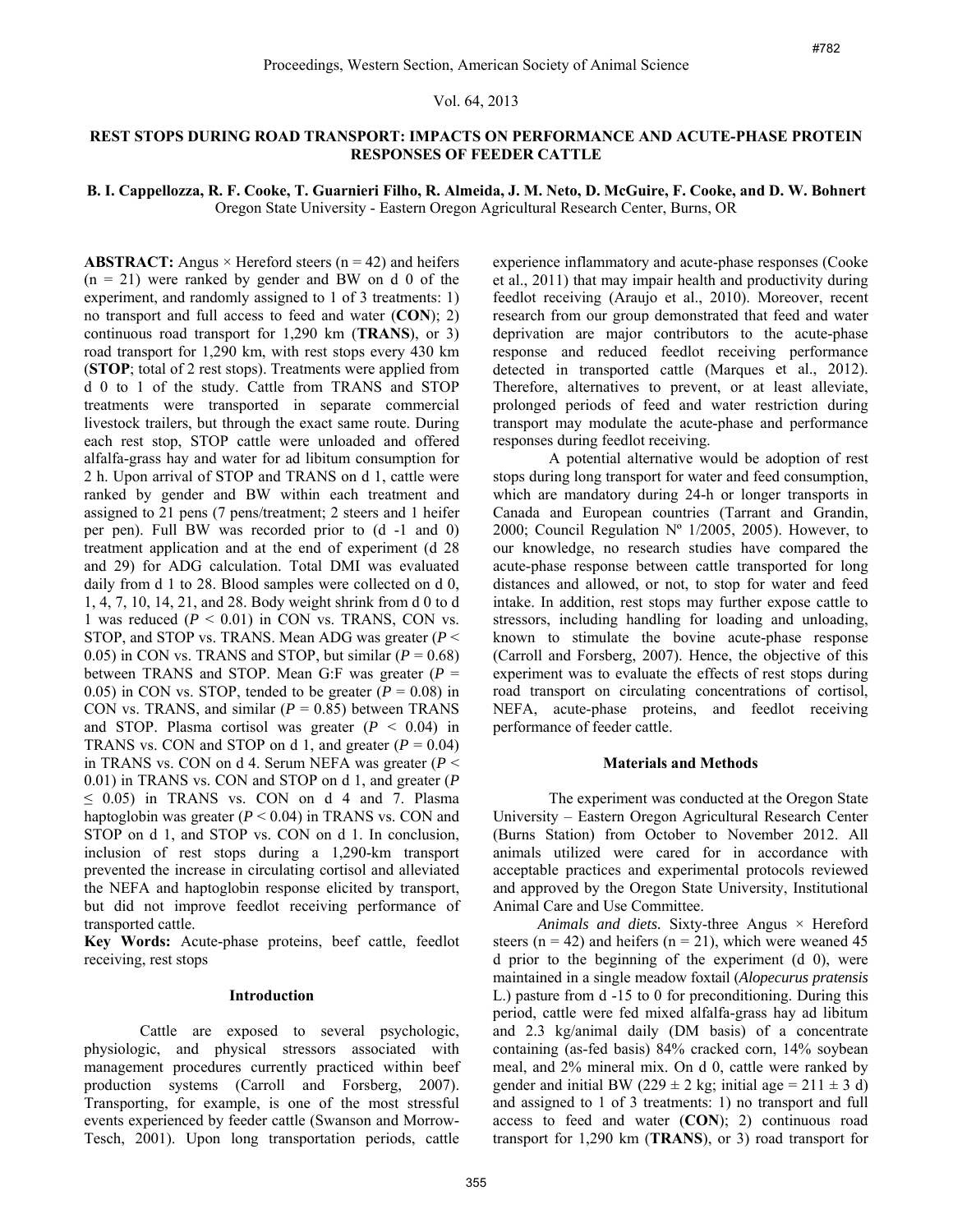1,290 km, with rest stops every 430 km (**STOP**; total of 2 rest stops). Cattle assigned to TRANS and STOP traveled from d 0 to d 1 in separate commercial livestock trailers, within a single 2.1 x 7.2 m compartment, but through the exact same route. However, STOP cattle were loaded and initiated transport 4 h before TRANS cohorts (0600 and 1000 h on d 0, respectively) so both treatment groups were unloaded at the same time on d 1 (1000 h). During each rest stop, STOP cattle had ad libitum access to mixed alfalfagrass hay and water for 2 h before being re-loaded into the same commercial livestock trailer. Moreover, during the first rest stop (1300 to 1500 h), STOP cattle were individually allocated to drylot pens  $(8 \times 20 \text{ m})$  for feed and water intake evaluation. During the second rest stop (2300 to 0100 h), STOP cattle were not individually penned due to the lack of visibility for proper animal handling, and were maintained in a single drylot pen  $(20 \times 35 \text{ m})$ . The CON treatment was included as a non-transport positive control for physiological and performance measurements, and remained in the same meadow foxtail pasture with ad libitum access to mixed alfalfa-grass hay and 2.3 kg/animal (DM basis) of the aforementioned concentrate while TRANS and STOP cattle were being transported.

Immediately upon arrival of STOP and TRANS groups on d 1, cattle were ranked by gender and BW within each treatment and assigned to 21 feedlot pens (7 pens/treatment; 2 steers and 1 heifer/pen;  $8 \times 20$  m) for a 28-d feedlot receiving. During feedlot receiving, all pens were fed mixed alfalfa-grass hay ad libitum and 2.3 kg/animal daily (DM basis) of the aforementioned cornbased concentrate, which was offered separately from hay at 0800 h. Water was offered for ad libitum consumption from d -15 to 28, except to STOP and TRANS cattle when inside the livestock trailers.

All cattle were vaccinated against clostridial diseases (Clostrishield 7; Novartis Animal Health; Bucyrus, KS) and bovine virus diarrhea complex (Virashield  $6 +$ Somnus; Novartis Animal Health) at approximately 30 d of age. At weaning (d -45), cattle were vaccinated against clostridial diseases and *Mannheimia haemolytica* (One Shot Ultra 7; Pfizer Animal Health; New York, NY), infectious bovine rhinotracheitis, bovine viral diarrhea complex, and pneumonia (Bovi-Shield Gold 5 and TSV-2; Pfizer Animal Health), and administered an anthelmintic (Dectomax; Pfizer Animal Health). No incidences of mortality or morbidity were observed during the entire experiment.

*Sampling.* Individual full BW was recorded and averaged over 2 consecutive days prior to treatment application (d -1 and 0) and at the end of experiment (d 28 and 29) for ADG calculation. Individual BW was also collected on d 1, immediately after treatment application, to evaluate BW shrink as percentage change from the average BW recorded on d -1 and 0. Concentrate, hay, and total DMI were evaluated daily from d 1 to 28 from each pen by collecting and weighing orts daily. Samples of the offered and non-consumed feed were collected daily from each pen and dried for 96 h at 50°C in forced-air ovens for DM calculation. Hay, concentrate, and total daily DMI of each pen were divided by the number of animals within each pen, and expressed as kg per animal/d. Total BW gain and

DMI of each pen from d 1 to 28 were used for feedlot receiving G:F calculation.

*Blood analysis.* Blood samples were collected on d 0 (prior to loading of TRANS and STOP cattle), 1 (immediately after unloading of TRANS and STOP cattle), and on d 4, 7, 10, 14, 21, and 28, via jugular venipuncture into commercial blood collection tubes with or without 158 USP units of freeze-dried sodium heparin for plasma and serum collection, respectively. Blood samples were collected prior to concentrate feeding, except for d 0 when STOP and TRANS cattle were transported immediately after blood collection. All blood samples were placed immediately on ice, centrifuged  $(2,500 \times g$  for 30 min; 4<sup>o</sup>C) for plasma or serum harvest, and stored at -80°C on the same day of collection. Plasma concentrations of cortisol were determined in samples collected from d 0 to d 10 using a bovine-specific commercial ELISA kit (Endocrine Technologies Inc., Newark, CA). Plasma concentrations of ceruloplasmin and haptoglobin were determined in all samples according to colorimetric procedures previously described (Demetriou et al., 1974; Cooke and Arthington, 2012). Serum concentrations of NEFA were determined in samples collected from d 0 to d 10 using a colorimetric commercial kit (HR Series NEFA – 2; Wako Pure Chemical Industries Ltd. USA, Richmond, VA). The intraand inter-assay CV were, respectively, 8.0 and 7.2% for cortisol, 3.7 and 5.8% for NEFA, 9.4 and 6.2% for ceruloplasmin, and 7.2 and 6.5% for haptoglobin.

*Statistical analysis.* Data were analyzed using the PROC MIXED procedure of SAS (SAS Inst., Inc., Cary, NC) and Satterthwaite approximation to determine the denominator df for the tests of fixed effects. The model statement used for BW shrink and ADG contained the effects of treatment, gender, and the treatment  $\times$  gender interaction. Data were analyzed using animal(treatment  $\times$ pen) as random variable. The model statement used for DMI and G:F contained the effects of treatment, as well as day and the treatment  $\times$  day interaction for DMI only. Data were analyzed using pen(treatment) as the random variable. The model statement used for blood variables contained the effects of treatment, day, gender, all resultant interactions (treatment  $\times$  gender, treatment  $\times$  day, and treatment  $\times$ gender  $\times$  day), and values obtained on d 0 as covariate. Data were analyzed using animal(treatment  $\times$  pen) as the random variable. The specified term for the repeated statements was day, pen(treatment) or animal(treatment  $\times$ pen) as subject for DMI or blood variables, respectively, and the covariance structure utilized was based on the Akaike information criterion. Results are reported as least square means, as well as covariately adjusted least square means for blood variables, and were separated using PDIFF. Significance was set at  $P \leq 0.05$  and tendencies were determined if  $P > 0.05$  and  $\leq 0.10$ . Results are reported according to main effects if no interactions were significant, or according to the highest-order interaction detected.

### **Results and Discussion**

No interactions containing the effects of treatment and gender were detected ( $P \ge 0.44$ ) for the variables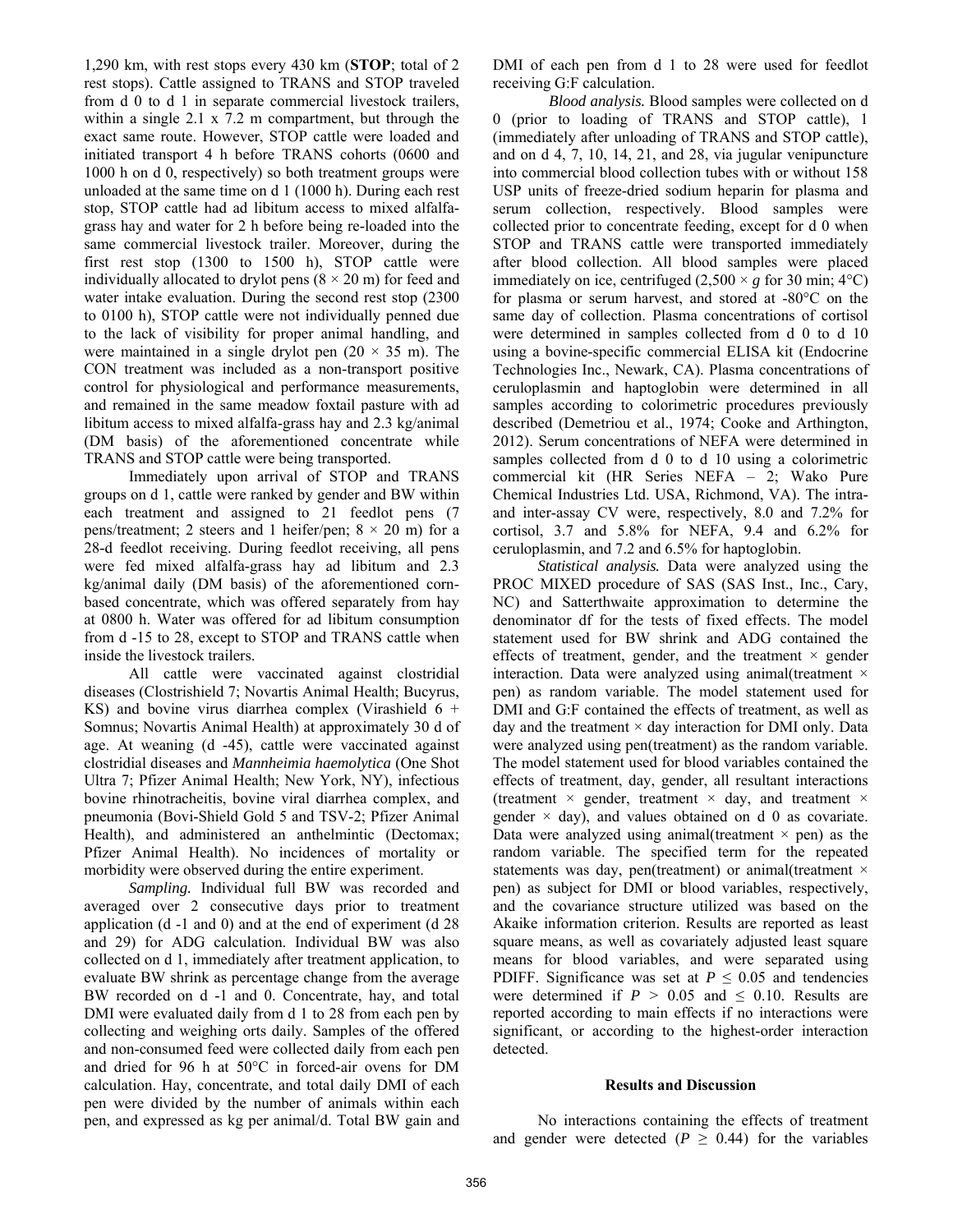analyzed and reported herein; therefore, results are reported across steers and heifers. A treatment effect was detected (*P* < 0.01) for BW shrink from d 0 to 1. Shrink was greater (*P* < 0.01) for both TRANS and STOP compared with CON cattle, but also greater  $(P < 0.01)$  for TRANS compared with STOP cattle (Table 1). Previous research from our group reported equivalent BW shrink rates in feeder cattle exposed to the same transportation schedule as TRANS cattle were exposed to herein (Marques et al., 2012). Supporting our hypothesis, the rest stop schedule effectively allowed STOP cattle to consume water and feed, and consequently reduced the BW shrink resultant from the 1,290-km transport. During the first rest stop, all STOP cattle immediately consumed water whereas hay DMI was  $1.49 \pm 0.3$  kg per animal. During the second rest stop, water consumption of STOP cattle was not monitored due to the lack of visibility, but average hay DMI was 1.64 kg per animal. However, the STOP treatment did not benefit feedlot receiving performance based on the treatment effects detected ( $P = 0.05$ ) for ADG and G:F ( $P = 0.10$ ; Table 1). Cattle assigned to CON had greater ADG compared with TRANS ( $P = 0.05$ ) and STOP ( $P = 0.02$ ) cohorts, whereas ADG was similar between  $(P = 0.68)$ TRANS and STOP cattle, corroborating that feedlot receiving ADG is reduced in transported cattle compared to non-transported cohorts (Marques et al., 2012). Still, treatment effects detected on ADG were not sufficient to impact  $(P = 0.56)$  cattle BW at the end of the experimental period (Table 1). No treatment effects were detected ( $P \geq$ 0.18) on hay, concentrate, and total DMI (Table 1), although other authors reported depressed feed intake in cattle upon road transport (Hutcheson and Cole, 1986) due to impaired ruminal function and altered endocrine or metabolic patterns (Cole, 2000). Nevertheless, CON had greater G:F compared with STOP ( $P = 0.05$ ) and tended to have greater G:F compared with TRANS cattle  $(P = 0.08)$ , whereas G:F was similar  $(P = 0.85)$  between TRANS and STOP cattle (Table 1). Hence, STOP cattle experienced a similar decrease in feedlot receiving performance compared with TRANS cohorts, indicating that 2-h rest stops failed to alleviate the performance losses caused by road transport.

Table 1. Feedlot receiving performance (28 d) of cattle assigned to continuous road transport for 1,290 km (**TRANS**), road transport for 1,290 km but with rest stops every 430 km (**STOP**), or no transport and full access to feed and water (**CON**) 1 .

| <b>Item</b> | <b>CON</b>         | FM            | <b>TRANS</b>    | <b>SEM</b>     | $P =$       |
|-------------|--------------------|---------------|-----------------|----------------|-------------|
| BW, kg      |                    |               |                 |                |             |
| Initial     | 230                | 229           | 229             | $\overline{4}$ | 0.96        |
| Final       | 268                | 261           | 262             | 5              | 0.56        |
| Shrink, %   | $-1.25^{\text{a}}$ | $5.82^{b}$    | $10.17^{\circ}$ | 0.47           | ${}_{0.01}$ |
| ADG, kg/d   | $1.28^{a}$         | $1.09^{b}$    | $1.13^{b}$      | 0.06           | 0.05        |
| DMI, kg/d   |                    |               |                 |                |             |
| Hay         | 5.17               | 4.95          | 5.17            | 0.10           | 0.21        |
| Concentrate | 2.30               | 2.27          | 2.30            | 0.01           | 0.26        |
| Total       | 7.48               | 7.21          | 7.47            | 0.11           | 0.18        |
| G.F, g/kg   | 533 <sup>a</sup>   | $465^{\rm b}$ | $471^{ab}$      | 24             | 0.10        |

Plasma cortisol concentrations were greater (*P* < 0.04) in TRANS vs. CON and STOP on d 1, and greater (*P*  $= 0.04$ ) in TRANS vs. CON on d 4 (Figure 1; treatment  $\times$ day interaction,  $P = 0.09$ , indicating that the STOP treatment prevented the transport-elicited increase in plasma cortisol during feedlot receiving (Cooke et al., 2011).



Figure 1. Plasma cortisol concentrations in cattle assigned to continuous road transport for 1,290 km (**TRANS**), road transport for 1,290 km but with 2-h rest stops every 430 km (**STOP**), or no transport and full access to feed and water (**CON**). A tendency for a treatment  $\times$  day interaction was detected ( $P = 0.09$ ). Within days, letters indicate the following treatment differences;  $a =$ TRANS vs. CON ( $P \le 0.04$ ),  $b =$  TRANS vs. STOP ( $P = 0.04$ ).

Serum NEFA concentrations were greater  $(P < 0.01)$ in TRANS vs. CON and STOP on d 1, and greater ( $P \leq$ 0.05) in TRANS vs. CON cattle on d 4 and 7 (Figure 2; treatment  $\times$  day interaction,  $P \leq 0.01$ ). Serum NEFA concentrations directly reflect the amount of fat tissue mobilization caused by feed restriction during road transport (Earley and O'Riordan, 2006; Marques et al., 2012). Hence, the STOP treatment effectively reduced, but did not eliminate, fat tissue mobilization by allowing cattle to consume feed during the 2-h rest stops and preventing the transported-induced increase in serum cortisol.



Figure 2. Serum NEFA concentrations in cattle assigned to continuous road transport for 1,290 km (**TRANS**), road transport for 1,290 km but with 2-h rest stops every 430 km (**STOP**), or no transport and full access to feed and water (**CON**). A treatment × day interaction was detected (*P* < 0.01). Within days, letters indicate the following treatment differences; a = TRANS vs. CON (*P* ≤ 0.05), b = TRANS vs. STOP (*P* < 0.04), c = STOP vs. CON  $(P < 0.01)$ .

<sup>1</sup> Within rows, values with different superscripts differ  $(P < 0.05)$ .